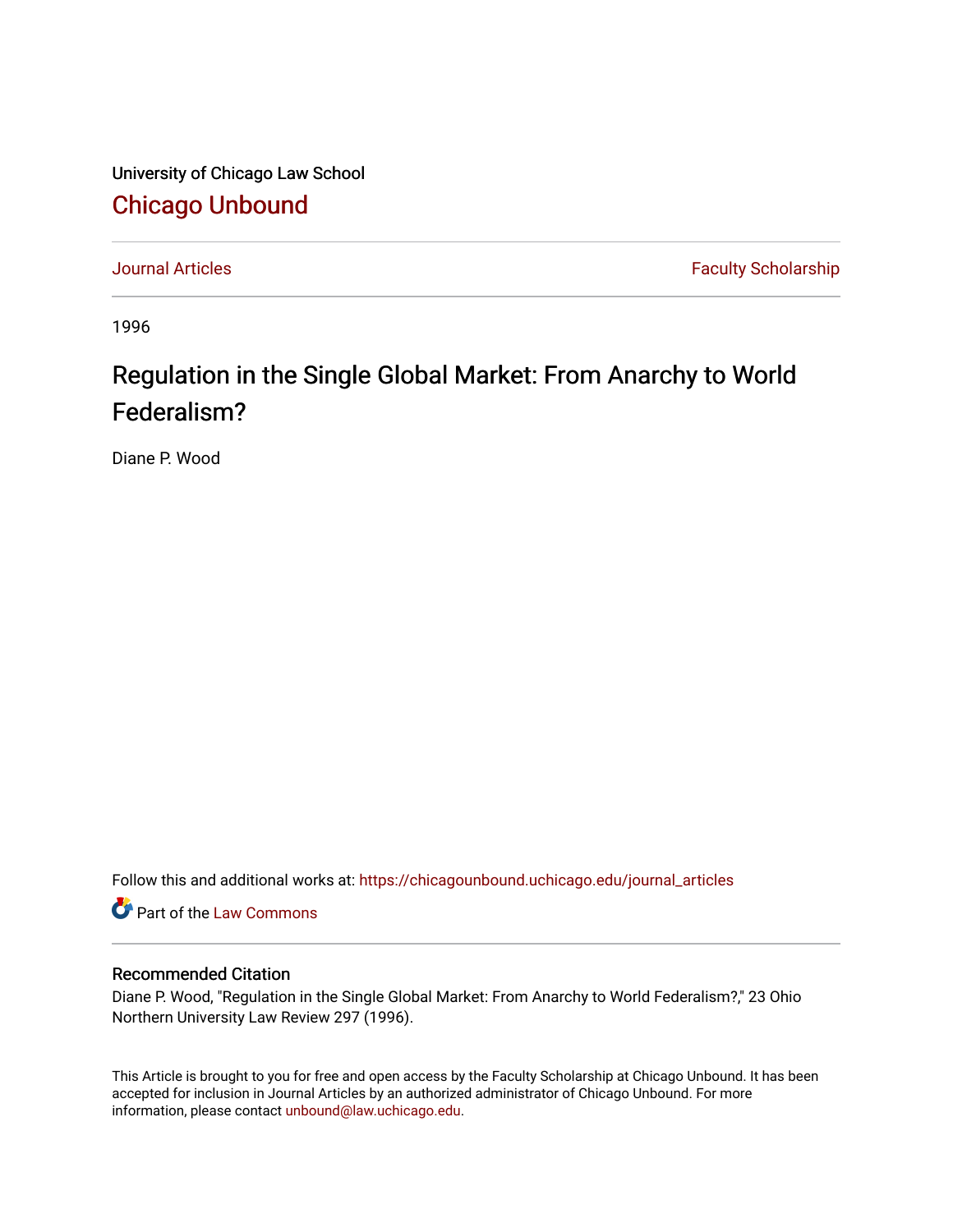# **1996 Kormendy Lecture**

# **Regulation in the Single Global Market: From Anarchy to World Federalism?**

#### HONORABLE DIANE P. WOOD\*

Imagine we're in the midst of the town of Tombstone, before Wyatt Earp and his brothers brought law and order to bear. Everyone does exactly what he (usually) or she wants  $-$  if, of course, he's fast enough on the draw to protect his turf or he's clever enough to stay out of trouble. Rules  they're for sissies. Money is there for the making or the taking. The only problem is, shall we say, a certain uncertainty in both the quality and quantity of life. And while that might not bother the very toughest of the tough, even they need someone to farm the fields, raise the cattle, build and run the shops, and otherwise create the wealth, because without that, the town eventually dies.

From the point of view of the people who were trying to invest in the town, the anarchy of the Wild West was plainly undesirable. Even the most individualistic, rough frontierspeople eventually concluded that it wasn't enough to use self-help to protect their families, their clans, or their social groups. They finally went out and hired a new sheriff who could be counted on to enforce the laws fairly, both for and against everyone. With law and order established (or re-established), those who preyed on others and profited from the anarchy moved on or left the scene more spectacularly.

The interaction of States on the international stage may seem a far cry from Tombstone, but it is instructive to ask why that insight is, on the whole, correct. The answer lies in long-established principles of public international law, whose very purpose is to assure that the "might makes right" logic of Tombstone does *not* govern international relations. But, as we will see, those principles have been sorely tested in the second half of the 20th Century, as modern technology, transportation, and communication shrink the globe. Who owns cyberspace? Where is money as it flits around the world at the speed of light, moving from market to market faster than Superman? Where exactly do teleconference meetings take place?

In the past, it was fairly easy to ascertain which State had the right to regulate particular activities and persons. Each State had a regulatory monopoly over events and persons within its territory (unless another State made a legitimate claim based on nationality or one of the other recognized bases of international prescriptive jurisdiction). The corollary to the territorially-based regulatory monopoly was the notion that no other State

**<sup>\*</sup>** Circuit Judge, **U.S.** Court of Appeals for the Seventh Circuit. This paper was originally delivered as the **1996** Kormendy Lecture at Ohio Northern University College of Law, on April 22, **1996.**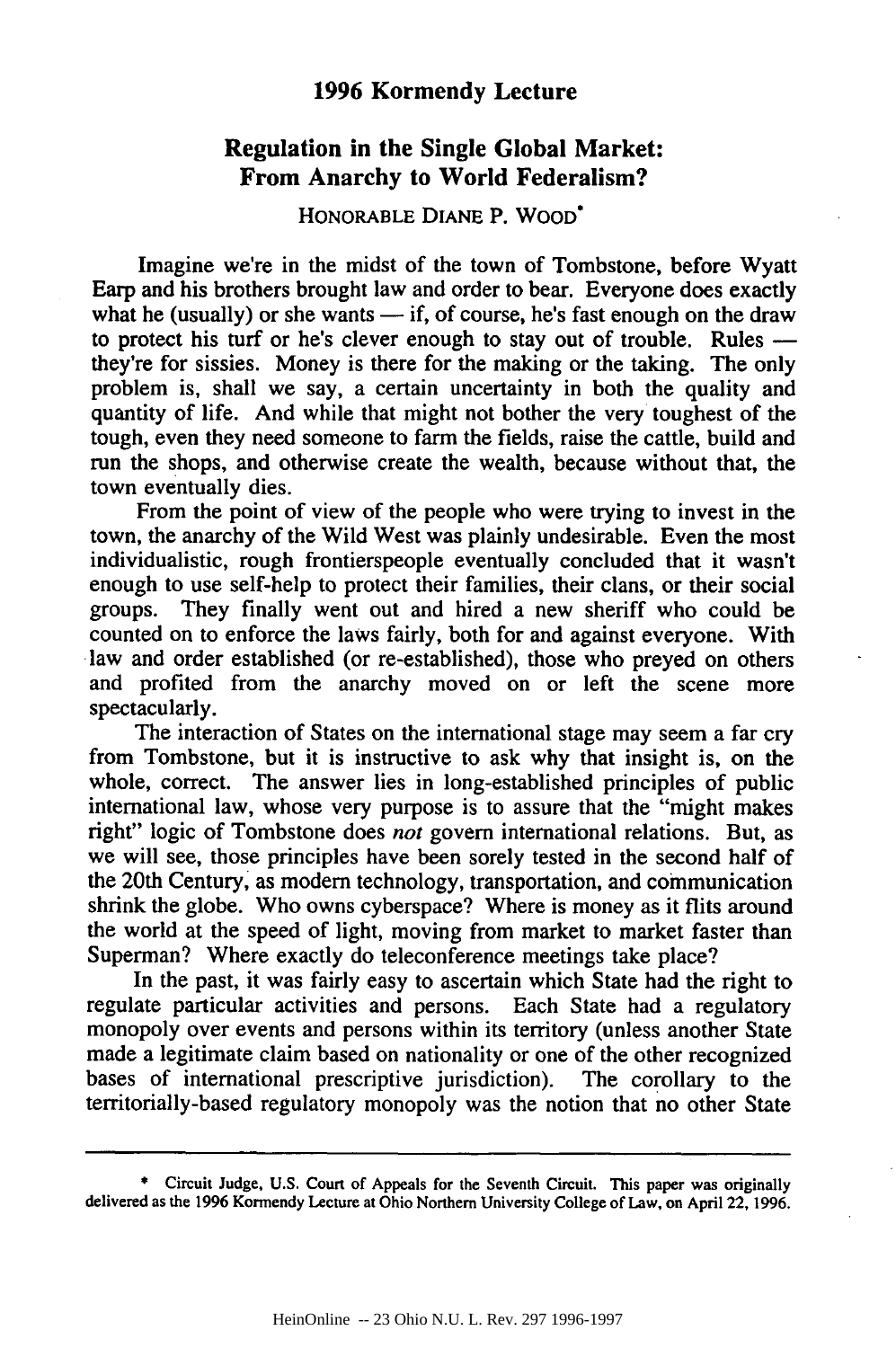could interfere in events or with persons located outside its territory. (This idea reached its most extreme expression in the insistence of certain countries that the outside world could never "interfere in their internal affairs," in spite of the serious human rights violations that were taking place.) The idea that the world can be neatly partitioned into territorially distinct sovereign States seems hopelessly inadequate to the realities of today's world. Literal adherence to it would, ironically enough, risk recreating a type of anarchy. Businesses even today often find themselves simultaneously facing a bewildering and sometimes conflicting array of national regulations from the different States where they operate, and the States themselves often fear  $-$  with good reason  $-$  that the regulatory apparatus with which they work allows important behavior to slip beyond the reach of any single State. Tools and theories developed in the 19th century simply don't work too well as we approach the 21st.

While there are many perspectives from which we could consider the problems posed **by** the disjunction between the identity of the lawmakers and subjects, my focus is on economic regulation. More particularly, I ask whether the world today risks Wild West style anarchy if it does not move forward to develop new international rules to govern international competition. **I** also take a look at the pros and cons of this kind of international rule-making, which I have dubbed the new World Federalism (in the interest of being at least a little bit provocative), and I suggest that it would be a mistake to take matters that far.

#### I. ANARCHY IN WORLD COMPETITION

#### *A. Regulatory Conflict Among States*

The international legal system contains very few rules regulating the way in which jurisdiction is allocated among sovereign states. In *The Case of the S.S.* Lotus, decided by the Permanent Court of International Justice, that court concluded that States may exercise jurisdiction unless there is a rule prohibiting their action.' This notion, of course, is in some tension with the rules describing when States may exercise their prescriptive jurisdiction. Those rules purport to restrict State power to situations where particular links to the State exist. Most commonly, States rely on links to their national territory, but they also may invoke connections related to nationality, security interests, or a limited class of other universal concerns.2

**<sup>1.</sup> The Case of the S.S.** Lotus (Turk **v. Fr.), 1927 P.C.I.J. (Ser. A) No. 10 (Sept.** 7).

<sup>2.</sup> **See, e.g., RESTATEMENT (THIRD) OF THE FOREIGN RELATIONS LAW OF THE UNITED STATES** § 402 (1987).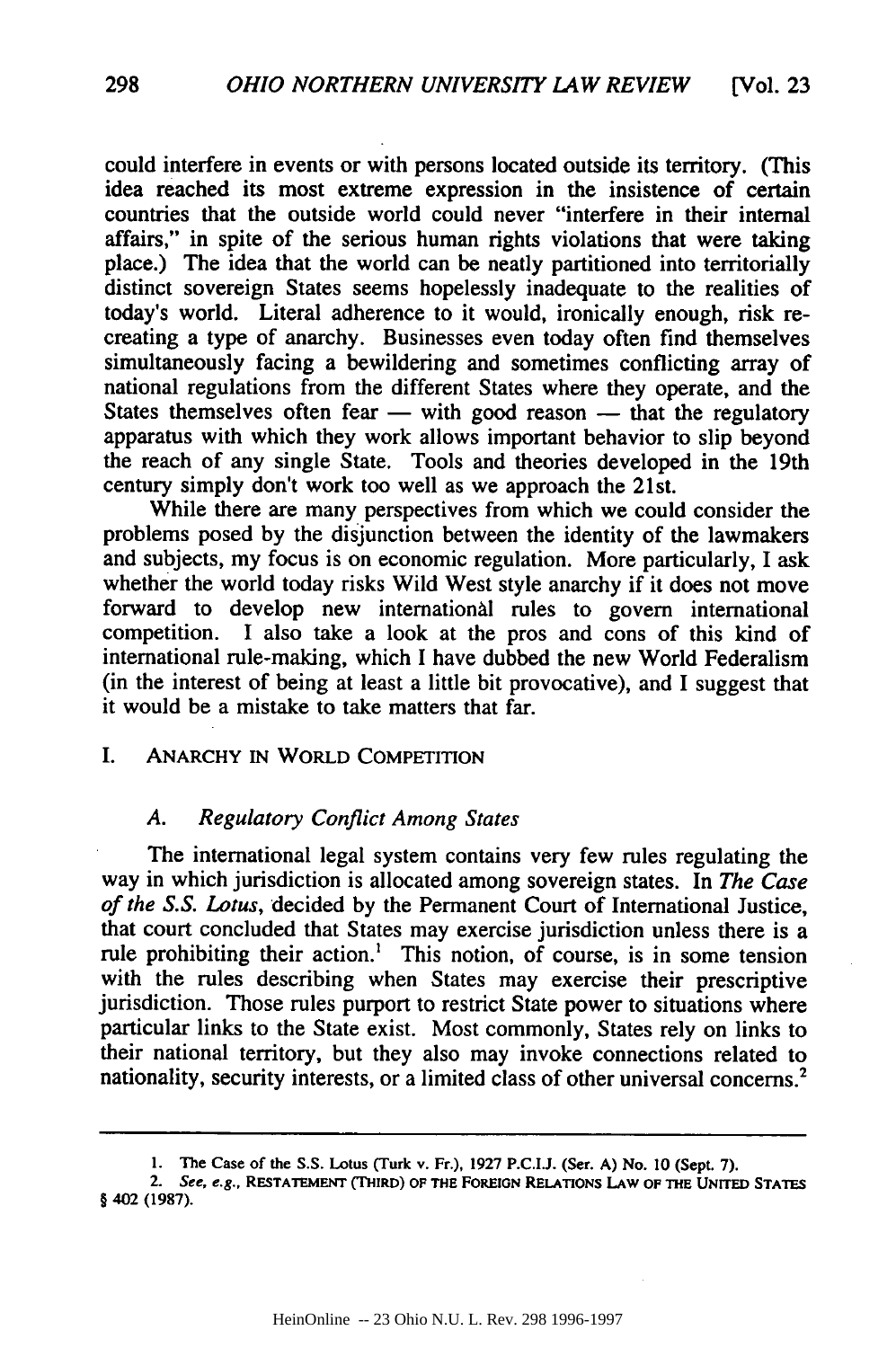What, then, is the rule? May States do virtually anything unless prohibited, or are their actions valid internationally only if they fall within a recognized branch of prescriptive jurisdiction? The truth appears to lie somewhere in the middle of these two extremes: if there is an acceptable, or reasonable, nexus to the regulating State, international law does not prohibit that State from exercising its power. $3$  The nature of that nexus and how close it must be to a traditional State interest is far from agreed, either among international diplomats and scholars, or in national or international tribunals.

This has led to a situation in which countries frequently come into jurisdictional conflict with one another. Antitrust law, for example, has led to a number of notorious conflicts reminiscent of our Wild West scene, such as the multinational dispute over the international uranium cartel, a similar dispute over the proper regulation of international shipping cartels, and, more recently, the efforts of U.S. regulators to keep foreign markets open to U.S. exports. Antitrust, however, has not been alone. The Arab boycott of the State of Israel offers a long-standing example of "extraterritorial" measures imposed by one group of countries, for their own policy reasons, upon the rest of the world. $4\overline{ }$  The recently enacted Helms-Burton Act in the United States,<sup>5</sup> and the new law restricting trade with Iran and Libya, $6$  are both instances of the United States exercising its muscle to enforce its desired sanctions against Cuba, Iran, and Libya.

Although these kinds of conflicts are undesirable, they are inevitable in the absence of clear rules that neatly allocate jurisdiction over every matter to one and only one State. Yet no doctrine - territoriality or nationality, in particular  $-$  can carry this burden in the late 20th century, when virtually every form of human activity  $-$  notably including, for present purposes, commerce, society, and criminal activity  $-$  crosses international boundaries with barely a nod. States, in short, have been forced to broaden the jurisdiction principles that evolved in the world of nation-states characterized by 18th and 19th century Europe. With that broadening, more and more instances of jurisdictional conflict have naturally arisen. One State regulates on the basis of territoriality, and it finds its rules undercut or overridden by another State's "extraterritorial" rule (justified,

*<sup>3.</sup> See, e.g., id.*

*<sup>4.</sup> See* Howard **N.** Fenton III, *United States Antiboycott Laws: An Assessment of Their Impact Ten Years After Adoption,* 10 **HASTINGS INT'L** & COMP. L. REV. 211 (1987); **AARON** J. **SARNA, BOYCOTT AND** BLACKLIST: **A HISTORY OF ARAB ECONOMIC WARFARE AGAINST** ISRAEL (1986).

<sup>5.</sup> Cuban Liberty and Democratic Solidarity (Libertad) Act of 1996, Pub. L. No. 104-114, **<sup>110</sup>** Stat. **785** (1996). For a discussion of the Act's legitimacy under international law, *see* Andreas F. Lowenfeld, *Congress and Cuba: The Helms-Burton Act,* 90 *AM.* J. **INT'L** L. 419 (1996) and Brice M. Clagett, *Title III of the Helms-Burton Act Is Consistent with International Law,* 90 **AM.** J. INT'L L. 434 (1996).

<sup>6.</sup> Iran and Libya Sanctions Act of 1996, Pub. L. No. 104-172, 110 Stat. 1541 (1996).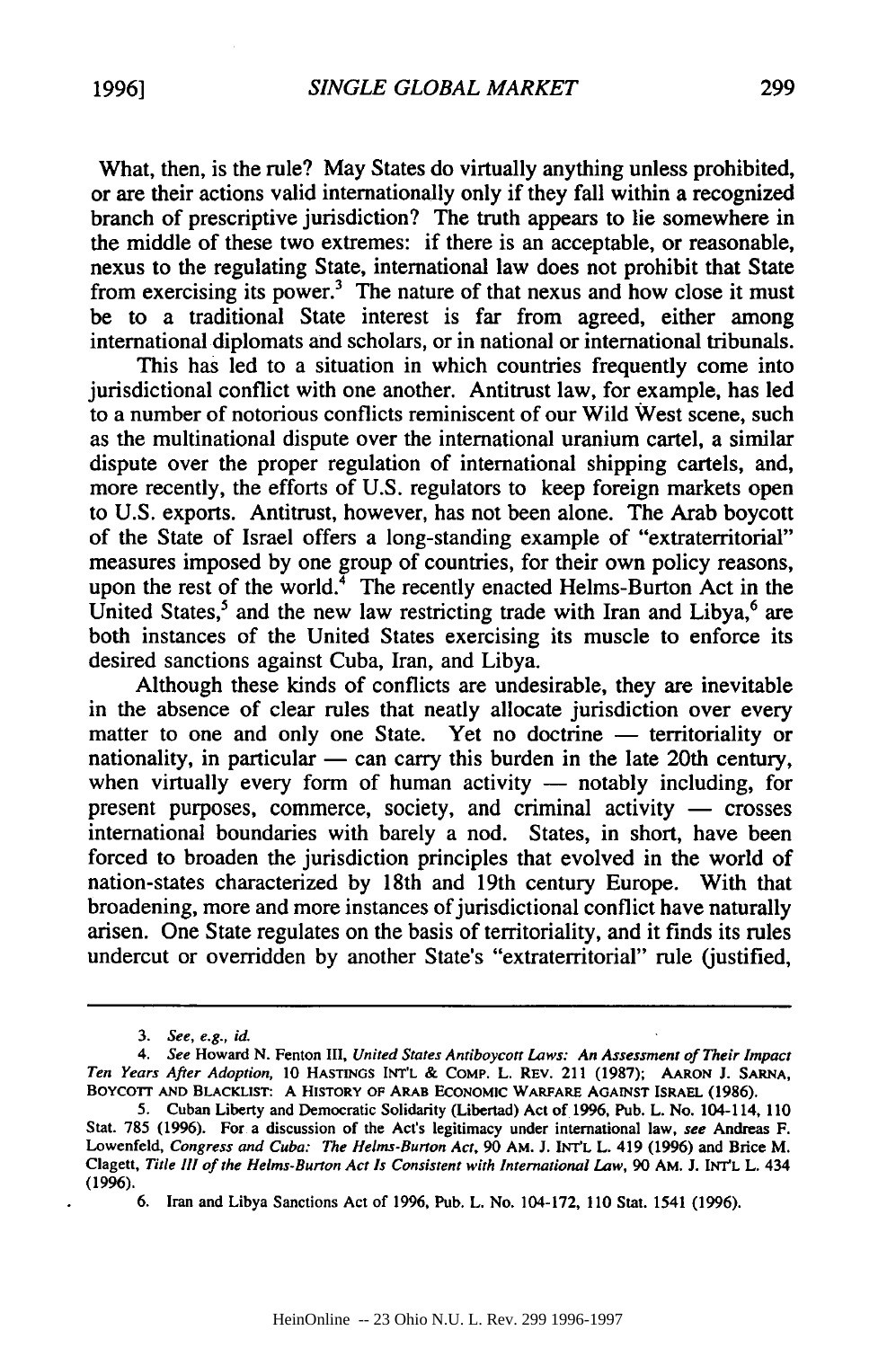usually, by the effects within the second State of conduct or relationships in the first).

States have been pushed to a broader view of jurisdiction by the need to make their legitimate laws effective. A serious "free rider" problem is created when sovereign nations themselves are able to exploit the division of the world into separate sovereign territories. All the intellectual property protection in the world across Europe and North America is of little use if counterfeit factories flourish in Asia, producing so many goods both for their domestic markets and for export that customs authorities could never seize everything.<sup>7</sup> Securities markets cannot be protected effectively from fraudulent schemes if the perpetrators have a safe haven in an outlier State.<sup>8</sup> International banking is similarly vulnerable, and it is no coincidence that the famous Swiss banking secrecy laws have changed to allow for more cooperation with foreign regulatory authorities in recent years.<sup>9</sup> It is also true that international markets may be distorted if one or more countries choose to tolerate or support cartels, whether it is the uranium cartel mentioned above, the once-feared OPEC oil cartel, or more mundane cartels like the one recently prosecuted by both the Department of Justice and the Canadian Bureau of Competition Policy in the thermal fax paper market. As I discuss in more detail below, however, it is less clear that cartels actually fit the "free riding" model, because they are so plainly harmful to the home (domestic) market also, and it is thus less clear that international lawmaking — our new World Federalism — is necessary to redress the problem.

#### *B. Competition Among Firms*

Even though virtually every multinational firm is accountable at least to the country in which it is organized, and usually also to the country where its seat of operations is located, anarchistic tendencies also occur at the private sector level. What happens when no country can effectively make actors responsible? We know that international drug cartels often manage to slip between the cracks. Even for legitimate business, it is difficult at best even to know that a transaction has taken place in cyberspace, much less to be confident we can pin it down sufficiently to

<sup>7.</sup> See, e.g., W.L. Hayhurst, Q.C., When Sovereignties May Collide — Sovereignties and the Regulation of Business in Relation to *Intellectual* Property: A Canadian Perspective, 20 **CAN.-U.S.L.J.** 195 **(1994).**

**<sup>8.</sup> For** one example, **see** Frank **S.** Shyn, Internationalization of the Commodities Market. Convergence of Regulatory Activity, **9 AM.** U. **J. INY'L** L. & PoL'Y 597 (1994).

<sup>9.</sup> That cooperation is often necessary in aid of criminal law enforcement activities, related to organized crime and the drug trade. See, e.g., Lisa **A.** Barbot, Comment, Money Laundering: An International Challenge, 3 TUL. J. **INtYL** & COMp. L. **161** (1995).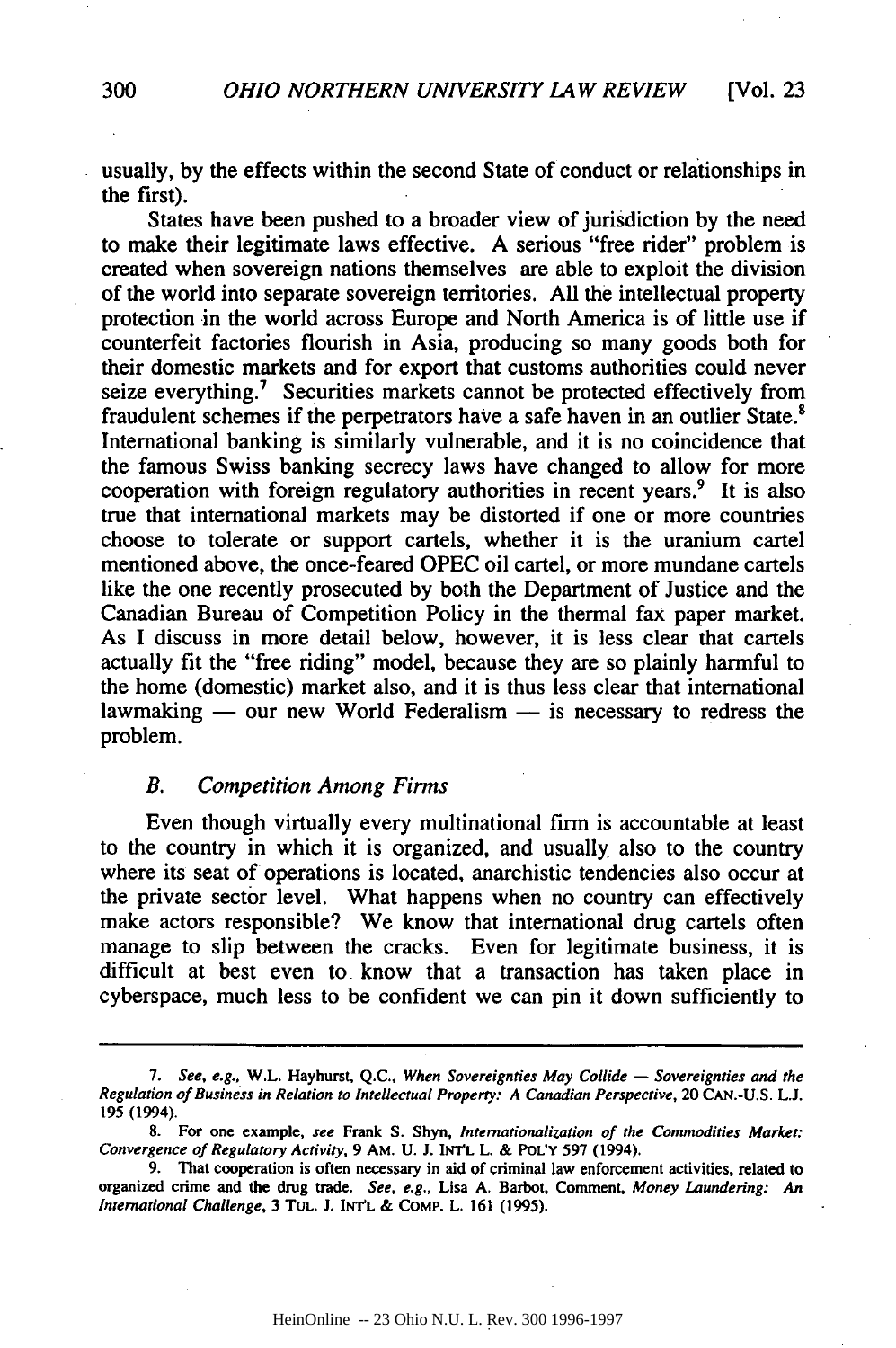allow one or more particular countries to regulate it.<sup>10</sup> What should we do about a cartel that carefully does most of its business in a country with weak or nonexistent antitrust enforcement, that will resist strongly when a country with injured consumers tries to collect evidence that would prove the cartel's existence? We are naive if we think that tax havens, cartel havens, consumer fraud havens, or other gaps in the international regulatory framework do not exist.<sup>11</sup> Furthermore, knowing that they exist, we are also naive if we think that some companies will not exploit them, to the detriment of legitimate commerce.

What happens, given the lack of coordination among States mentioned above, when every government decides to stick its finger into the regulatory pie, using its own definitions, its own system, and its own penalties? At a minimum, the answer is "inefficiency"; at worst, it may be "chaos." It required an International Postal Treaty to ensure that the mail could be delivered more or less seamlessly from one country's postal service to another.<sup>12</sup> Telecommunications has required similar international Telecommunications has required similar international attention.<sup>13</sup> Again looking at antitrust, when large multinational companies enter into merger agreements, they may find themselves filing not two, not ten, but as many as fifteen to twenty pre-merger notification forms with national competition authorities, before they know for sure that the deal has been cleared.<sup>14</sup>

## II. THE REGULATORY RESPONSE: Two PATHS

Given the twin problems of regulatory conflict among sovereigns and the "feast or famine" nature of the rules applicable to multinational enterprises, it is important to consider realistic responses. Two broad

**<sup>10.</sup>** *See, e.g.,* Jenevra Georgini, Note, *International Digital Publishing and Territorial Copyright: Is the* European *Union Letting Infringers Slip Through Its "Nets?"* **21 BROOK. J. INT'L L. 243 (1995);** Dan L. Burk, *Patents in Cyberspace: Territoriality and Infringement on Global Computer Networks,* **68** TUL. L. REV. **1 (1993).**

*<sup>11.</sup> See* Karen B. Brown, *Allowing Tax Laws To Cross Borders To Defeat International Tax Avoidance: The Convention on Mutual Administrative Assistance in Tax Matters,* **15 BROOK. J. INr'L L. 59 (1989).**

<sup>12.</sup> The United States is party to a number of conventions regulating international postal arrangements. *See* 39 U.S.C. § 407 (1994), authorizing the Postal Service to enter into postal treaties or conventions with the consent of the President. *See, e.g.,* Universal Postal Union: Second Additional Protocol to the Constitution, General Regulations, Final Protocol and Annex, Convention, Final Protocol and Detailed Regulations, July 5, 1974, 27 U.S.T. 345, 1005 U.N.T.S. 9 (hereinafter Lausanne Convention).

<sup>13.</sup> *See* Harold M. White, Jr. & Rita Lauria, *The Impact of New Communication Technologies on International Telecommunication Law and Policy: Cyberspace and the Restructuring of the International Telecommunications Union,* 32 **CAL.** W. L. REV. **1 (1995).**

<sup>14.</sup> *See* **ORGANIZATION FOR ECON. COOPERATION & DEv., MERGER CASES IN THE REAL WORLD: A STUDY OF MERGER CONTROL PROCEDURES** (1994) (prepared **by** Prof. Richard Whish and the present author).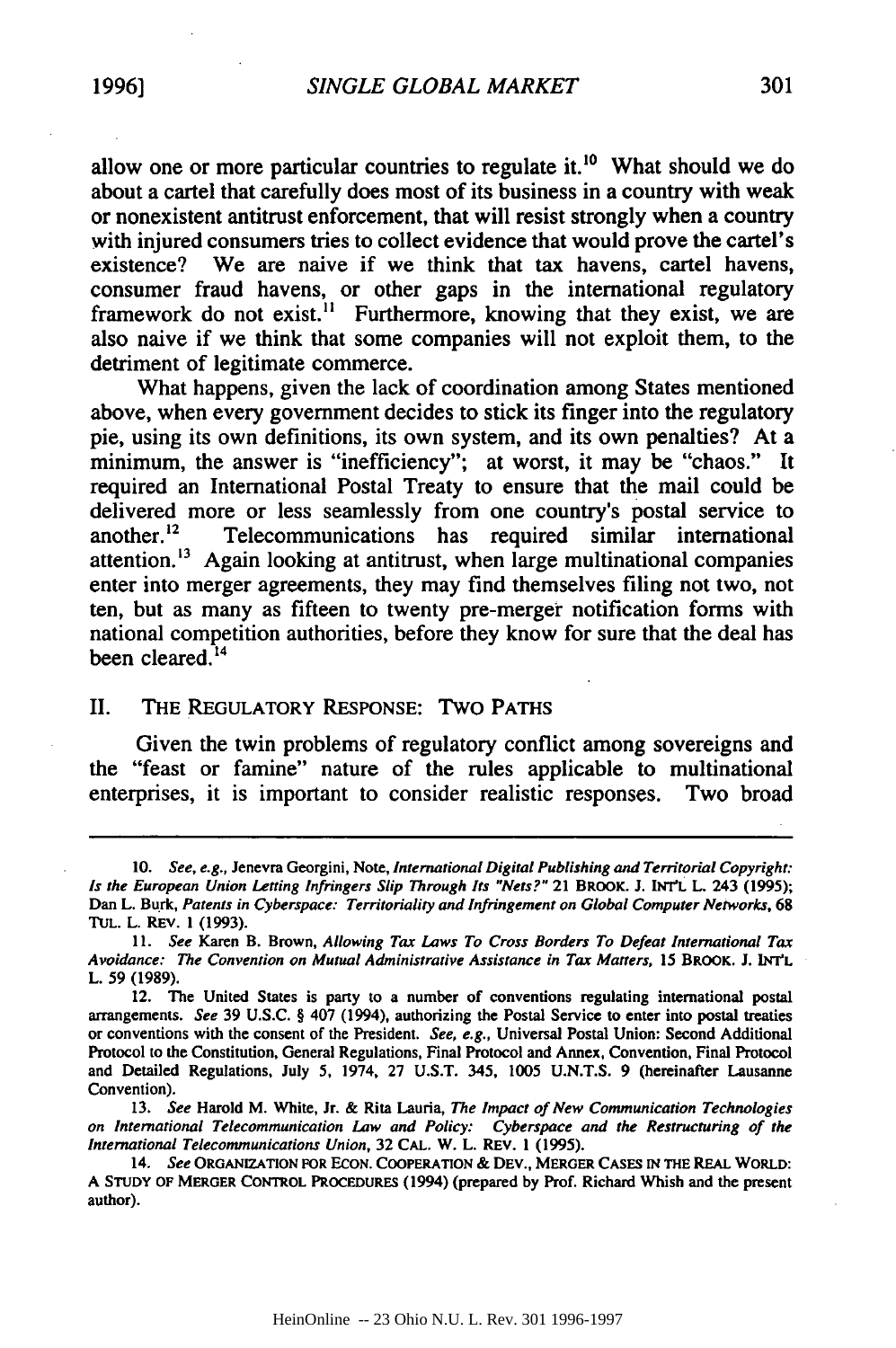possibilities exist: (1) we could take a few more steps toward a new form of world government and international rule-making, to ensure that the rules applicable to the 21st century world exist at the same level as the human activities to which they apply, or (2) we could work harder on coordinated enforcement of national laws, recognizing the need to preserve the advantages of localized political and legal structures while minimizing the inefficiencies of multiple systems. Successful examples of both models exist. The hard question is which one to follow for what kind of problem: this is not the place for a "one size fits all" solution.

#### *A. International Rule-making*

In the area of economic regulation, the World Trade Organization (WTO) is surely the preeminent example of a successful locus for international rules. The WTO enforces both the General Agreement on Tariffs and Trade (GATT 1994,<sup>15</sup> the successor to the original GATT 1947) and a host of ancillary agreements, such as the General Agreement on Trade in Services (GATS)<sup>16</sup> and the agreements on Trade-Related Intellectual Property (TRIPS)<sup>17</sup> and Trade-Related Investment Measures (TRIMS).<sup>18</sup> Before 1994, the GATT had a reasonably successful dispute settlement mechanism, and under the WTO that system has been improved even more.<sup>19</sup> Enforcement works realistically, both through authorizing injured countries to take retaliatory measures, and more commonly through international pressure to conform to validly adopted panel reports.

In the area of private law, harmonized or uniform global rules have also been evolving. One of the most successful examples is the United Nations Convention on Contracts for the International Sale of Goods, which has been adopted by most of the major trading nations and which gives a

**<sup>15.</sup>** General Agreement on Tariffs and Trade, Apr. **15,** 1994, Marrakesh Agreement Establishing the World Trade Organization, Annex **1A, LEGAL** INSTRUMENTS - RESULTS OF **THE URUGUAY** ROUND; 33 I.L.M. 1125, 1154 (1994).

<sup>16.</sup> General Agreement on Trade In Services, Apr. 15, 1994, Marrakesh Agreement Establishing the World Trade Organization, Annex 18, **LEGAL** INSTRUMENTS-RESULTS **OF THE URUGUAY** ROUND vol. 31; 33 I.L.M. 1125, 1168 (1994).

<sup>17.</sup> Agreement on Trade-Related Aspects of Intellectual Property Rights, Apr. **15,** 1994, Marrakesh Agreement Establishing the World Trade Organization, Annex **IC,** LEGAL INSTRUMENTS-RESULTS OF THE **URUGUAY** ROUND vol. 31; 33 I.L.M. 1125, 1197 (1994).

<sup>18.</sup> Agreement on Trade-Related Investment Measures, Apr. 15, 1994, Marrakesh Agreement Establishing the World Trade Organization, Annex **IA,** reprinted in **OFFICE** OF **THE U.S. TRADE** REPRESENTATIVE, **EXECUTIVE OFFICE** OF **THE PRESIDENT, URUGUAY** ROUND **OF MULTILATERAL TRADE** AGREEMENTS **139** (1994).

**<sup>19.</sup>** For a discussion of the new WTO procedures, see Steven P. Croley **&** John H. Jackson, WTO Dispute Settlement Procedures, Standard of Review, and Deference to National Governments, **90 AM. J.** INT'L L. **193 (1996).**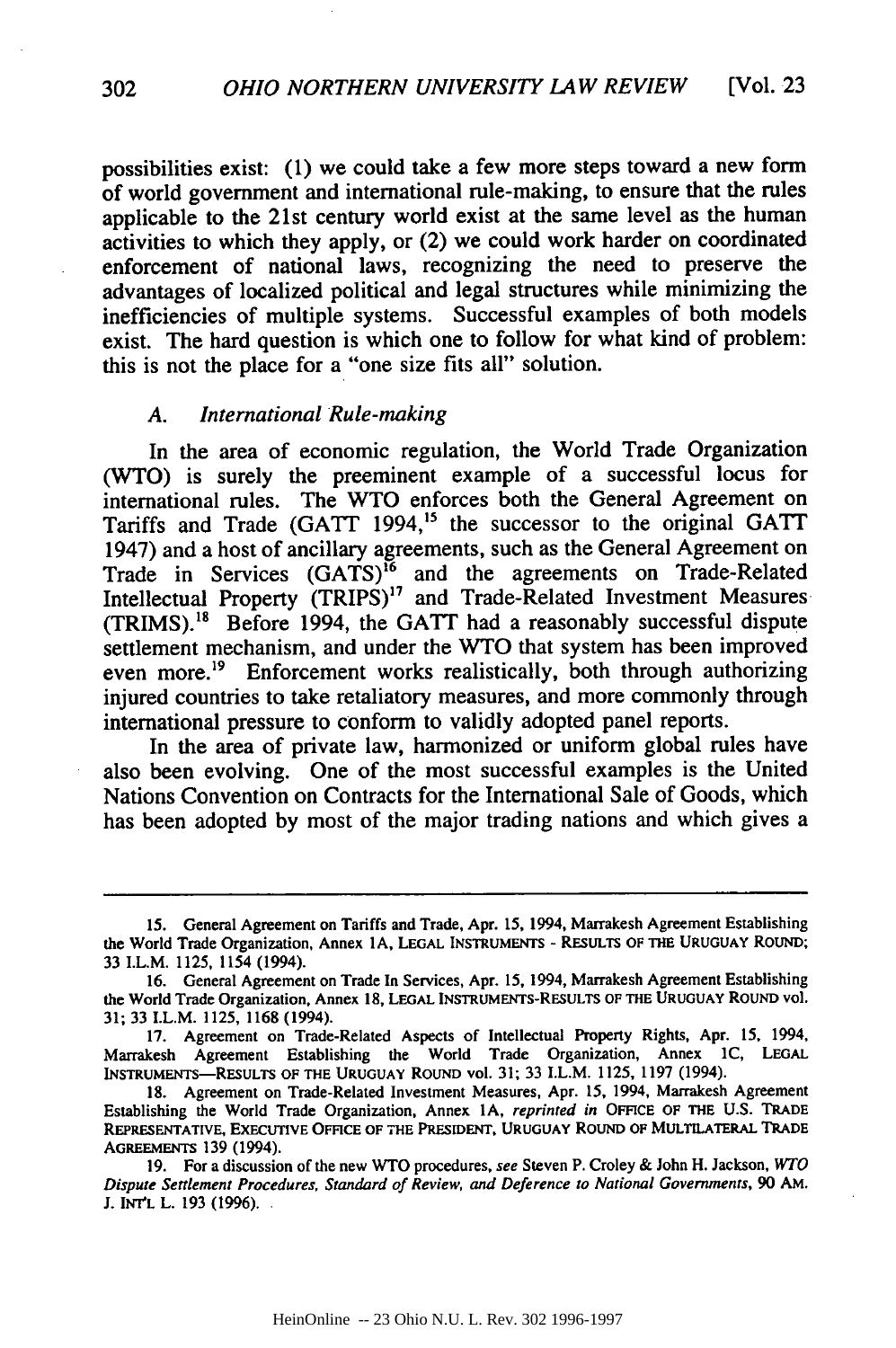measure of predictability to the enforcement of international contracts.<sup>20</sup> More generally, the world has seen the renewed development of a global *lex mercatoria*.<sup>21</sup> Particularized conventions are in place for many sectors, including aviation, telecommunications, shipping, postal services, and pharmaceutical products. In the environmental field, international activity is expanding rapidly, given the indisputable truth that the global environment demands effective global measures.

## *B. Coordinated Enforcement of National Laws*

The avenue of coordinated enforcement is premised on the idea that the mere fact that activity takes place at one level - here, international - does not mean that the regulation of the activity must necessarily also be at that level. Instead, it seeks to address the globalization phenomenon through closer coordination of national laws which can and do differ. At present, the international securities markets continue to be regulated at the national level by each country's competent authorities. Although all of the laws are designed to ensure the integrity of the market, the mechanisms used vary considerably among countries. Nevertheless, the authorities have succeeded in building a network of cooperative agreements that have enabled them to enforce the laws even when international activity is involved. The same general system is still used for taxation of transnational activity. This area, perhaps best of all, exemplifies the strong political interest States have in continuing to legislate and enforce at the national level, even as they work to find mechanisms to cooperate internationally in their law enforcement efforts. In the end, this insight is the one underlying all forms of federalism: keeping the legislation at the national level ensures accountability and democratic legitimacy, while improving international cooperation helps to make the law effective at the international level. One predictable side effect of expanding cooperation is a gradual harmonization of substantive standards, but this happens only as far and as quickly as domestic constituencies are willing to let it occur.

# III. THE MODEL FOR COMPETITION POLICY: INTERNATIONAL OR **NATIONAL?**

It only remains to consider where competition policy belongs in this general structure. Should we conclude that because business is international, antitrust rules can be nothing less than global in their reach, or does it make

**<sup>20.</sup>** U.N. **Doc. A/CONF.97/19 (1981),** reprinted in **S. TREATY Doc. No.** 9, 98th **Cong. (1980).**

<sup>21.</sup> See, e.g., Donald B. King, Globalization Thinking: Commercial and Consumer Law *Illustrations,* **39 ST. LOUIS U. L.J. 865 (1995).**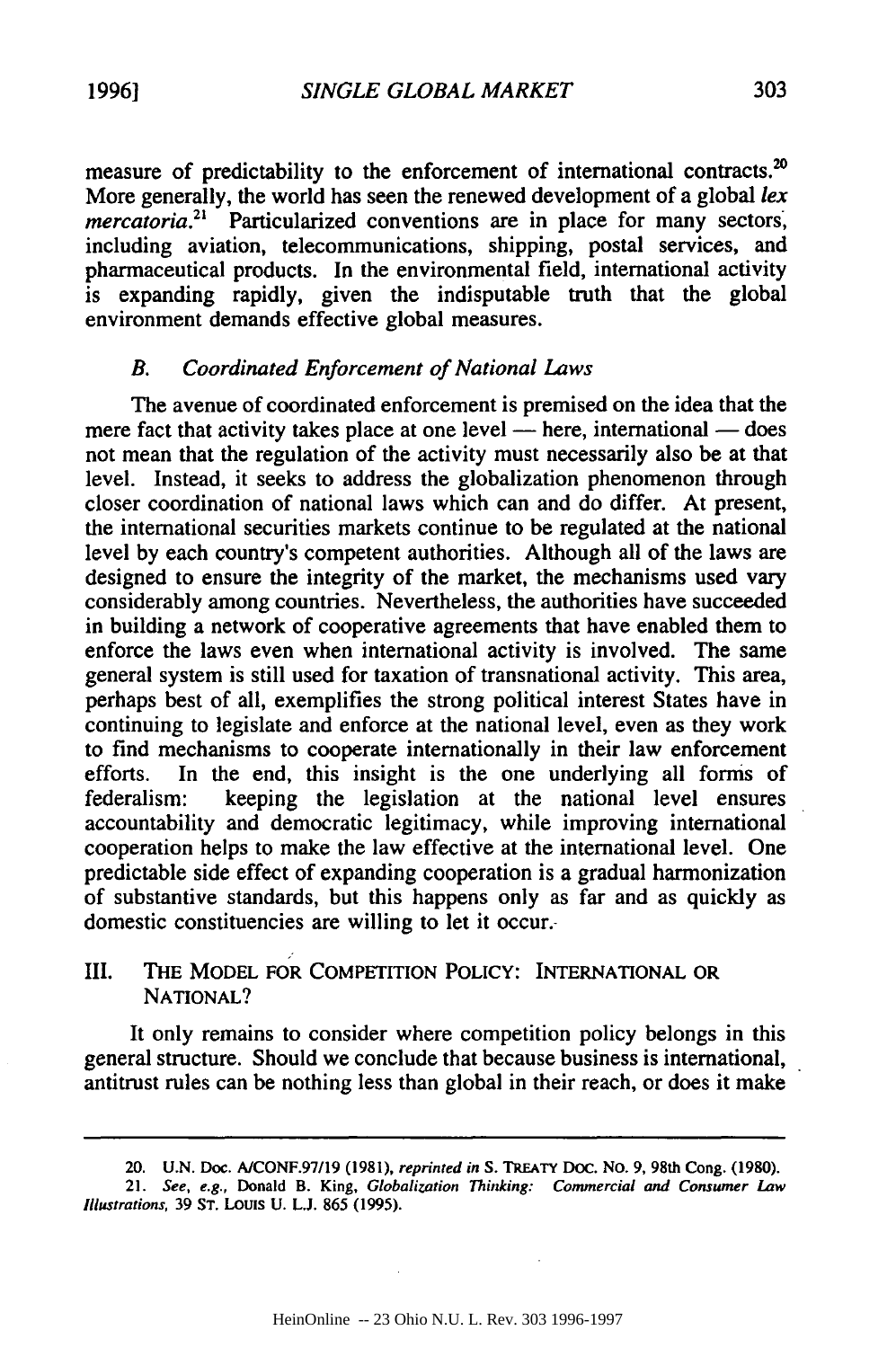more sense to follow the second model of national law with international cooperation? Those who advocate international rules point out, accurately, that other closely related legal regimes are international, such as the GATT rules prohibiting certain tariffs, quantitative restrictions, and a variety of non-tariff barriers to trade, and the many other rules now administered by the WTO, such as GATS, TRIPS, and TRIMS. In broad terms, the WTO has a comprehensive set of rules designed to ensure that governmental measures will not operate as restrictions on international trade. In the interest of symmetry and effective coordination, the internationalists argue, the WTO system must include rules forbidding private anticompetitive restraints on international trade.

International advocates also point out that the line between state involvement and private involvement is often extremely hard to draw, especially in countries with a tradition of state ownership of key sectors, or extensive regulation and close bureaucratic controls over private sector activity. The possibility of evading the commitment to competition policy would be too great, they fear, if the rules covered only public restrictions, and not private ones. This was an important reason why Europe included rules against both state distortions of competition (principally state aids) and private distortions in the competition rules of the Treaty of Rome.<sup>22</sup> Given the diversity of systems that exist around the world, those urging international rules argue that at least a framework indicating how the two types of restrictions  $-$  public and private  $-$  should be addressed ought to be in place.

These are not insubstantial points, but it is equally important to consider the reasons why we might not want to move forward with international competition rules at this time. In the United States, we are in the midst of one of the great federalism debates of our history, rivaled only **by** the early 19th century, the post-Civil War Period, and the New Deal. We need only recall the Supreme Court's 1995 decision in *United States v.* Lopez,<sup>23</sup> which held that Congress exceeded its authority under the Commerce Clause when it passed the Gun-Free School Zone Act of 1990, 18 U.S.C. § 922(q)(1)(A), or the Court's 1996 decision in *Seminole Tribe of Florida v. Florida,24* which held that the Eleventh Amendment prevents Congress from authorizing suits by Indian tribes against States pursuant to its powers under the Indian Commerce Clause, or the recently enacted welfare reform legislation,<sup>25</sup> which effects a dramatic shift of responsibility

22. TREATY ESTABLISHING **THE** EUROPEAN ECONOMIC COMMUNITY, Mar. 25, 1957,298 U.N.T.S.

4.

- **23.** 115 S. Ct. 1624 (1995).
- 24. 116 S. Ct. 1114 (1996).

**<sup>25.</sup>** Personal Responsibility and Work Opportunity Reconciliation Act of 1996, Pub. L. No. 104-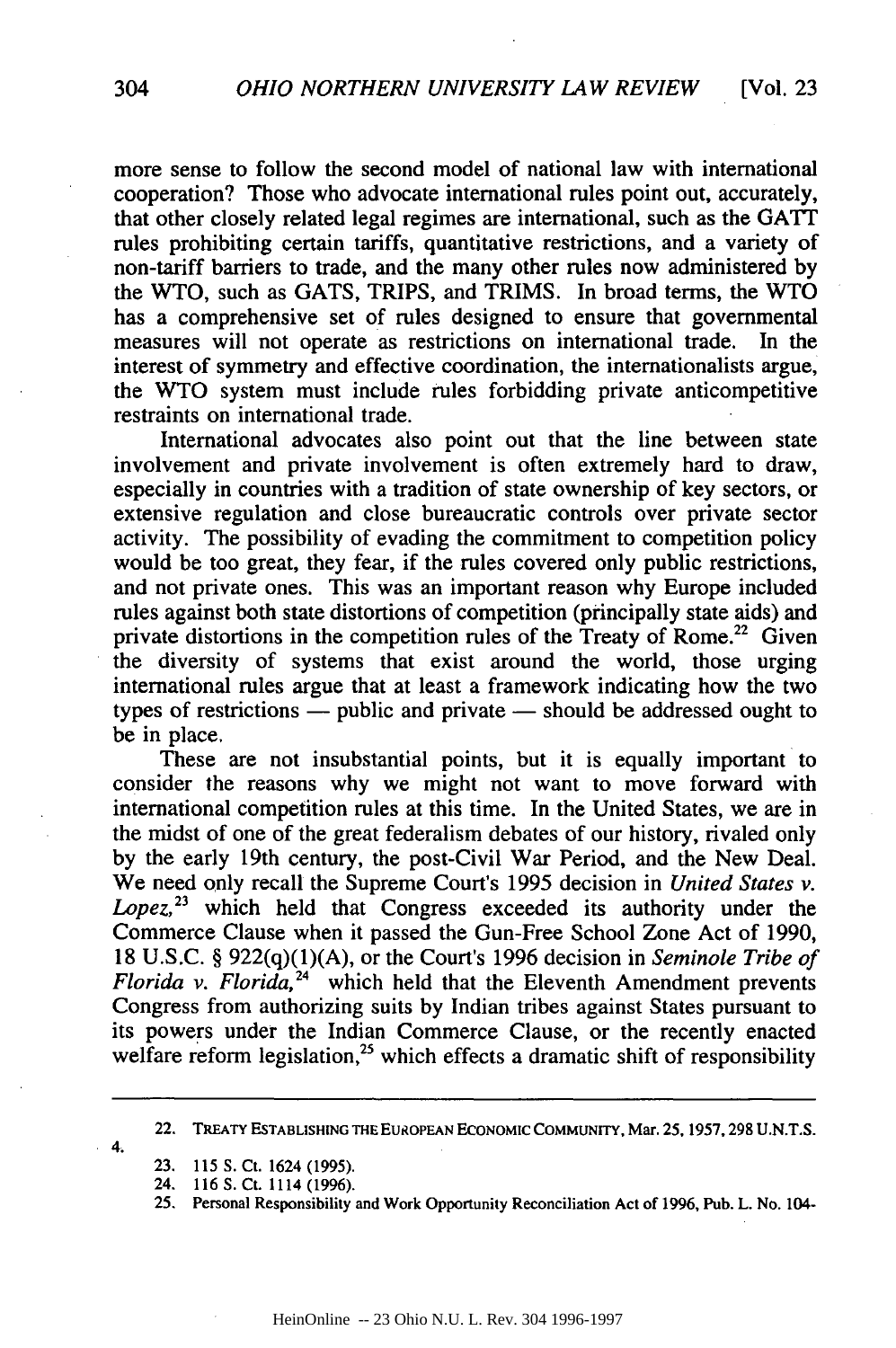for welfare programs from the federal government back to the states, to recognize what a profound reexamination of these questions is underway.

The trade-offs between local accountability, the ability to tailor solutions to problems unique to each area, and different preferences that are implicated in this debate apply with equal or greater force when we ask whether rules should stay at the national level or if we need to move up the final notch to the international level. This was a key point in the debate over approving the North American Free Trade Agreement, or NAFTA,<sup>26</sup> and the debate over approving the results of the Uruguay Round **GATT** negotiations. Putting aside the occasionally hysterical nature of some of the rhetoric - the references to great sucking sounds, and the like fundamental questions were raised about the extent to which, as a member of the world economic community, it was necessary or wise to entrust certain decisions to a world-wide organization. One can agree with the final outcome of both those debates and yet still acknowledge the importance of the structural questions that were raised.

In Europe, the same concerns about local accountability have been debated with renewed force ever since the achievement of the single European market in 1992. In the Maastricht Treaty,<sup>27</sup> which is better known as the treaty committing the Member States of the European Community to ever closer integration, there is an important counter-principle known by the rather odd word "subsidiarity." It means, roughly speaking, that all regulation should take place at the most local level of government possible, unless there is a justification for moving it up the ladder. In the Community, this debate takes the form of one between assigning powers to Brussels for particular subjects or leaving them with the Member States. It is similar to (although not identical with) the federalism debate in the United States. An observer just before Maastricht might have thought that the Community (or now, the Union) was moving inexorably toward a federal system not unlike ours, or perhaps the looser versions of federalism exemplified by Canada or Switzerlar **.** Today, the same observer would not be so sure. The momentum may have turned back the other way, just as we are reconsidering in the United States whether too much authority has shifted to Washington, and if so, what powers ought to be returned to the states or left alone there.

Concerns for democratic legitimacy are, I believe, the driving force leading to the current trend in Europe and motivating much of the

<sup>193, 110</sup> Stat. 2105 (1996).

<sup>26.</sup> North American Free Trade Agreement, Dec. **17,** 1993, U.S.-Can.-Mex., 32 1.L.M. 289.

**<sup>27.</sup> TREATY ESTABLISHING THE EUROPEAN COMMUNITY,** Feb. 7, 1992, **O.J. (C** 224) 1 (1992), **[1992]** 1 C.M.L.R. **719 (1992).**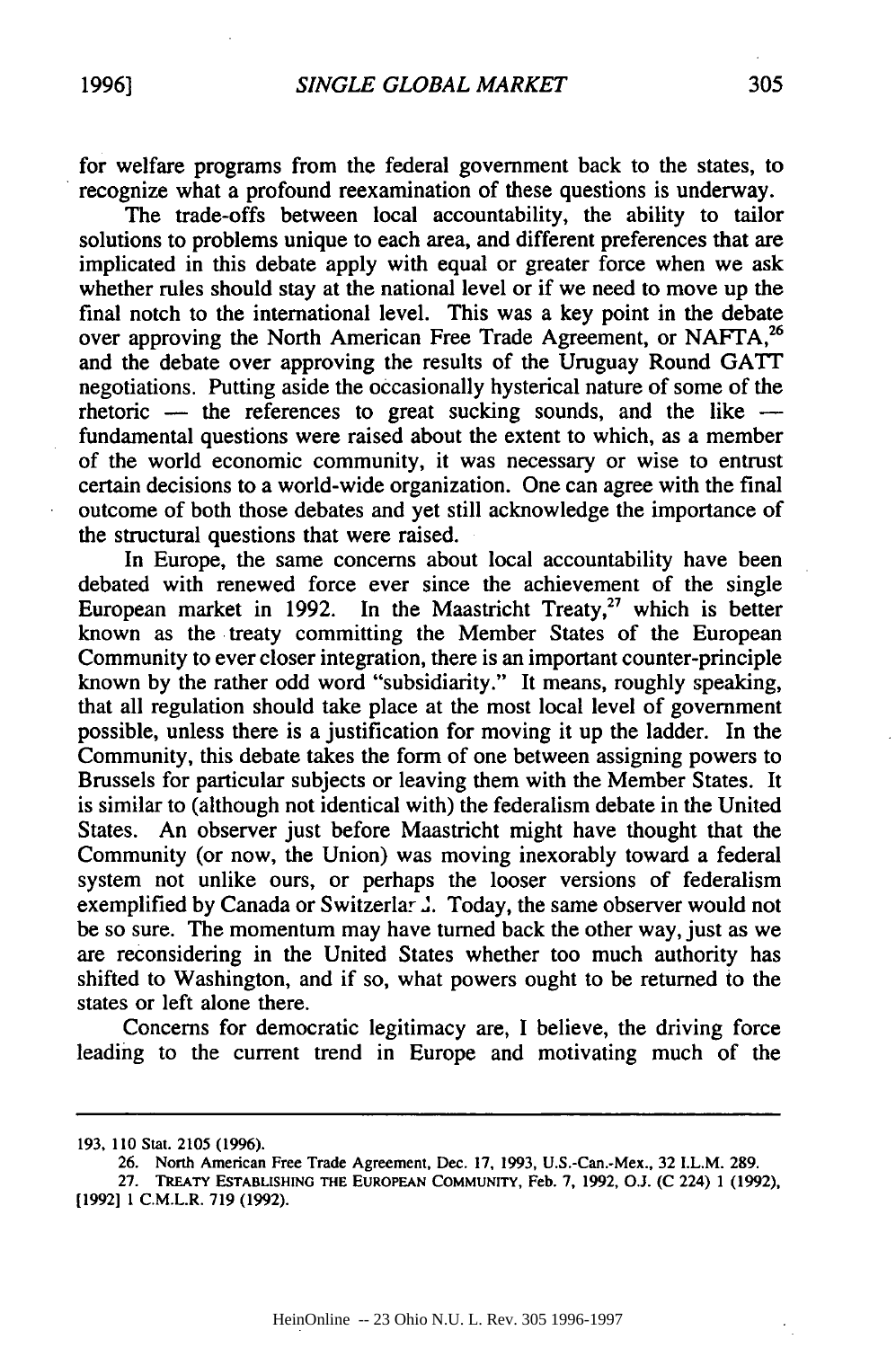federalism debate in the United States. The higher up one goes, the more remote the decisionmakers and the harder it is to fine-tune policy. Whether the question is tax policy, the type of social welfare system desired, or the extent to which a free market structure will prevail in which competition is the centerpiece of the economic regulatory system, people have a right and an interest in having a say in what the rules will be. The risk of pushing lawmaking up the ladder, from the state level, to the national level, to the international level, is the attenuation of the electorate's ability to influence these decisions. On the other side, of course, it can be inefficient or worse if a plethora of laws exists that lead to forum shopping among states or countries, bureaucratic transaction costs, and the gaps in regulation noted at the outset of this paper.

# IV. AVOIDING TOMBSTONE: INTERNATIONAL **RULES** OR NATIONAL **COOPERATION**

What, then, should we do with competition rules? It seems plain that we need *something* beyond uncoordinated national rules. But in this connection it is important to recall a few facts about the actual state of competition law in the world today. On the positive side, more than fifty countries now have competition laws that are based, more or less, on the same principles that underlie the U.S. antitrust laws: prohibition of cartels, prohibition of abusive or monopolistic behavior by firms with significant market power, prevention of anticompetitive mergers and acquisitions, and regulation of anticompetitive vertical restrictions *(i.e.* resale price maintenance, tying arrangements, exclusive distribution, boycotts, etc.).

On the negative side, this leaves more than a hundred countries without such rules, or more than seventy WTO members without them. These are, on the whole, the very countries with little experience in free markets. (All twenty-five member countries of the Organisation for Economic Cooperation and Development already have competition laws, and they meet regularly in the Competition Law and Policy Committee to discuss common problems and approaches.) Countries without competition laws are often unsure whether this is the right step for them to take, or if they would be better off sponsoring national champions, allowing local monopolists, or otherwise taking a benign approach to anticompetitive arrangements. They point out that this is exactly what Japan and Korea did for many years, and their economies did not seem to suffer. For the record, I believe that this view fails to take into account the significant benefits a well enforced competition law can confer, but the point here is different. Until the political consensus develops in those countries for the enactment arid enforcement of a competition law, it would be wrong and ultimately unproductive for the international community to force such a law on them.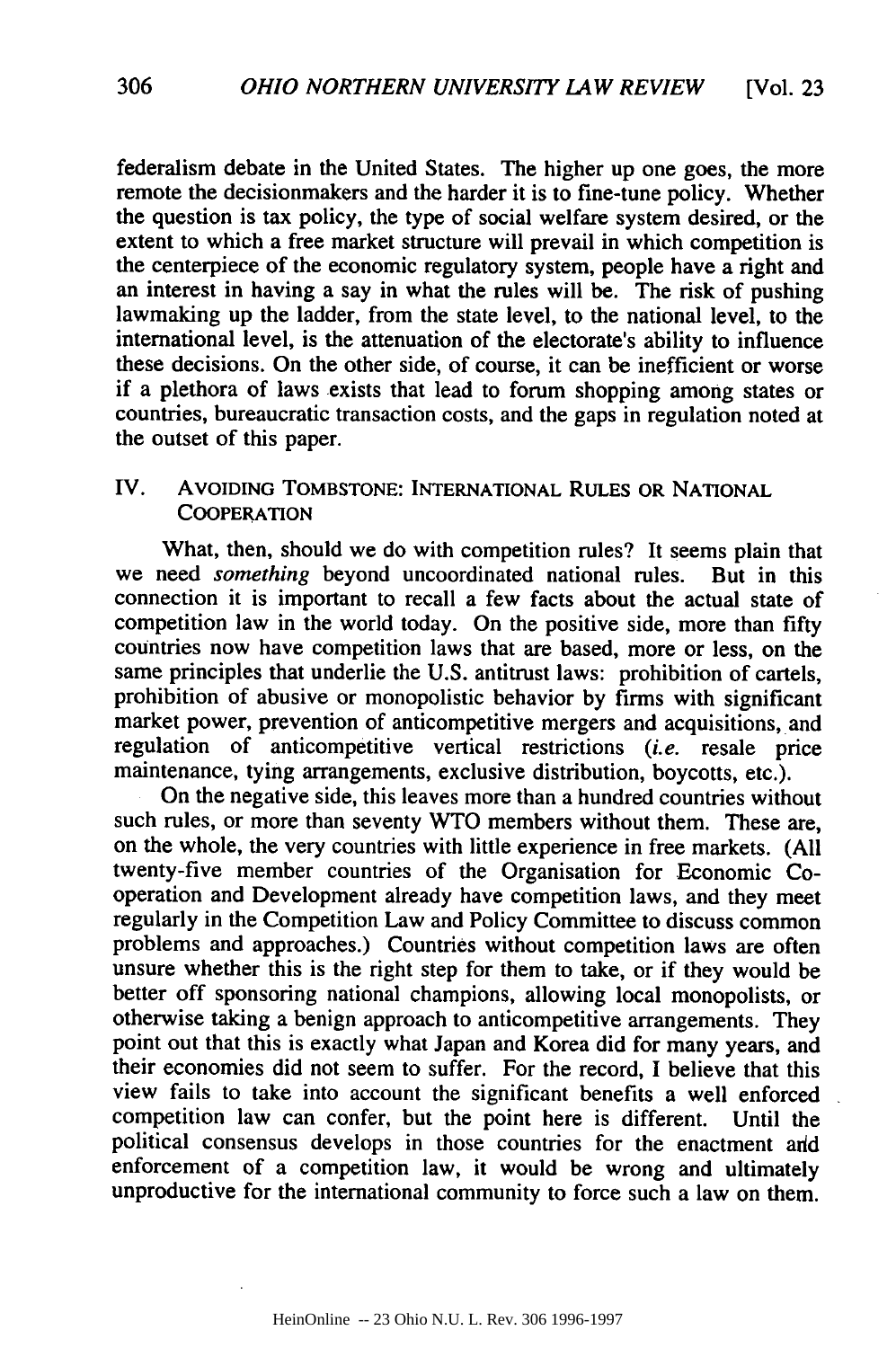This is why, in my view, the case for international rules is not yet a compelling one. The benefits that come from competition rules are already being enjoyed among the countries that have such laws, and they increase every day as enforcement becomes more reliable, more sophisticated, and more pervasive. The burden of proof should be on those who advocate another layer of rules, with another layer of bureaucracy, to demonstrate why existing institutions cannot do the job. Arguments for symmetry why existing institutions cannot do the job. between rules addressing public and private restraints do not carry the day. It is also unclear whether the WTO process would yield the right rules in the end. Competition authorities have tried to de-politicize these rules and to ground them instead on economic criteria. The WTO, however, is a fundamentally political forum, better suited to mediating disputes between States than to analyzing the ins and outs of relevant market definition or the contestability of a particular market. Finally, even though many (including myself) believe that the fundamental principles of competition law can be applied universally, at a more practical level it is not clear that the same competition rules that are best for the United States and Europe are equally suitable for Byelarus, Zimbabwe, and Pakistan. The level of economic development, the strength of social and legal institutions, and the type of economy that a country has had may require refinements in competition rules from place to place that are better handled individually than under the umbrella of an international organization.

If opting against international rules left one only with anarchy as an alternative, it might be necessary to accept those difficulties and move forward notwithstanding them. The situation, however, is not that grim. We still have the cooperation model, which has worked so well in equally important economic areas like securities regulation and taxation. This is not, it is important to underscore, a model of unadulterated unilateralism. To the contrary, cooperation among nations can bring about effective regulation of antitcompetitive practices and at the same time leave world markets free to develop as they may. Experimentation, local modifications, and shared experience are all possible under this system. We can and should build strong bridges with our neighbors, near and far; create a credible system of law enforcement that makes it clear that world business doesn't operate in today's Tombstone; and move on to the new World Federalism only when the case has been made that nothing less will do.